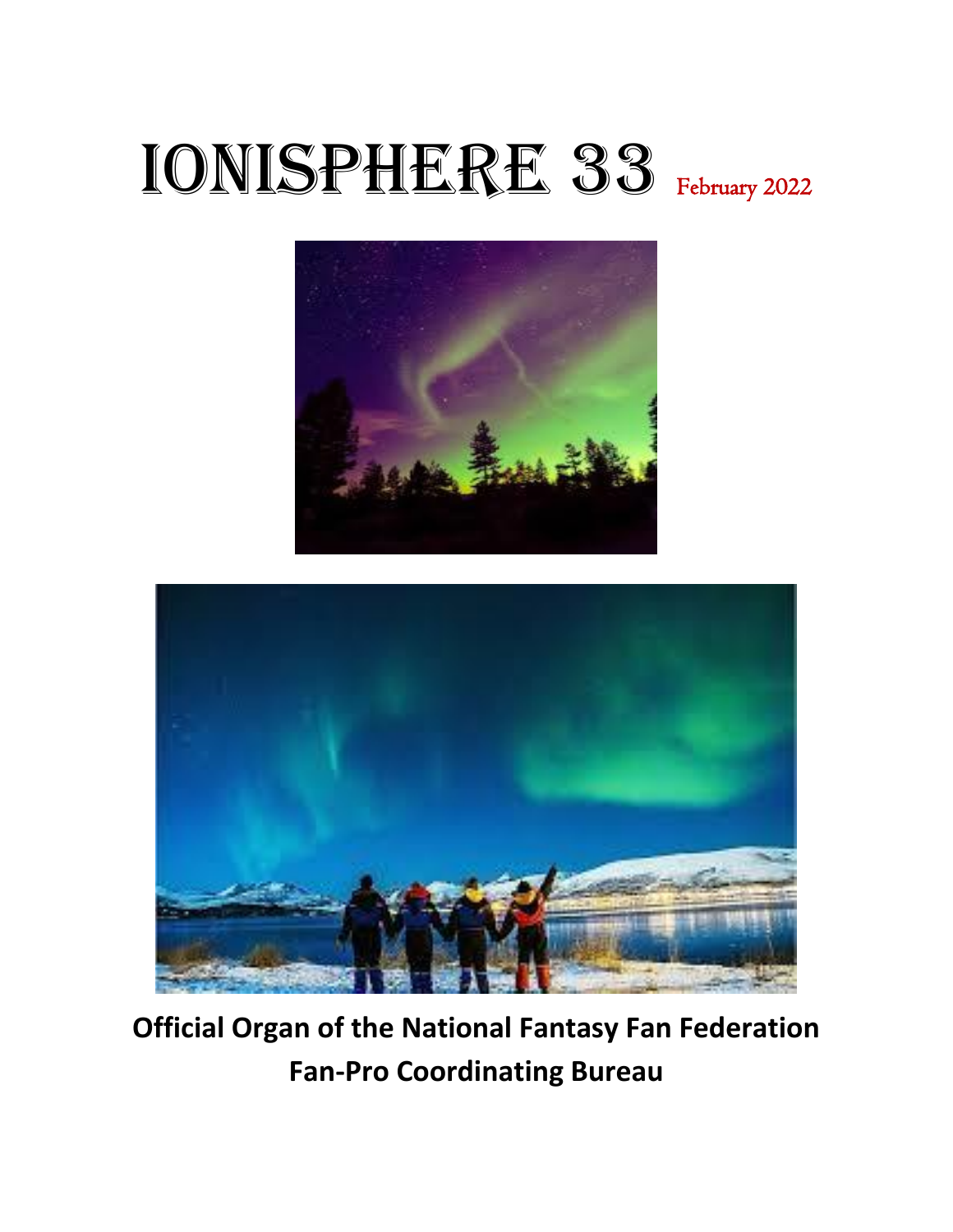## Printed and edited by John Thiel, Bureau Chief, residing at 30 N. 19<sup>th</sup> Street, Lafayette, Indiana 4790 4. emai[l kinethiel@mymetronet.net](mailto:kinethiel@mymetronet.net) .

Published for the National Fantasy Fan Federation (N3F). To join or renew, use the membership form at <http://n3f.org/join/membership-form/> to provide your name and whichever address you use to receive zines. Memberships with the National Fantasy Fan Federation via paper mail are \$18; membership with TNFF via email are \$6. Zines other than TNFF are email only. Additional memberships at the address of a current dues-paying membership are \$4. Public memberships are free. Send payments to Kevin Trainor, Post Office Box 143, Tonopah, Nevada 89049. Pay online at N3F.org . Our paypal contact is [treasurer@n3f.org](mailto:treasurer@n3f.org) .



### **STAFF**

Jeffrey Redmond, 1335 Beechwood NE, Grand Rapids, Michigan 49505-3830. [redmondjeff@hotmail.com](mailto:redmondjeff@hotmail.com). Jefferson Swycaffer, Post Office Box 15373, Dan Diego, California 92175-5373[. abontides@gmail.con](mailto:abontides@gmail.con). Jon Swartz, 12115 Missel Thrush Court, Austin, Texas 78750. [jon\\_swartz@hotmail.com](mailto:jon_swartz@hotmail.com) John Polselli, 264 Chestnut Hill Road, Chepachet, Rhode Island 02814. Heath Row, 4367 Globe Avenue, Culver City, California 90230. [kalel@well.com](mailto:kalel@well.com).

### **CONTENTS**

Editorial, "Where Do We Go from Possum?", by John Thiel, page three Behind the Scenes—Hollywood's Science Fiction Problems, by Jeffrey Redmond, page five LoCs—Will Mayo, page twelve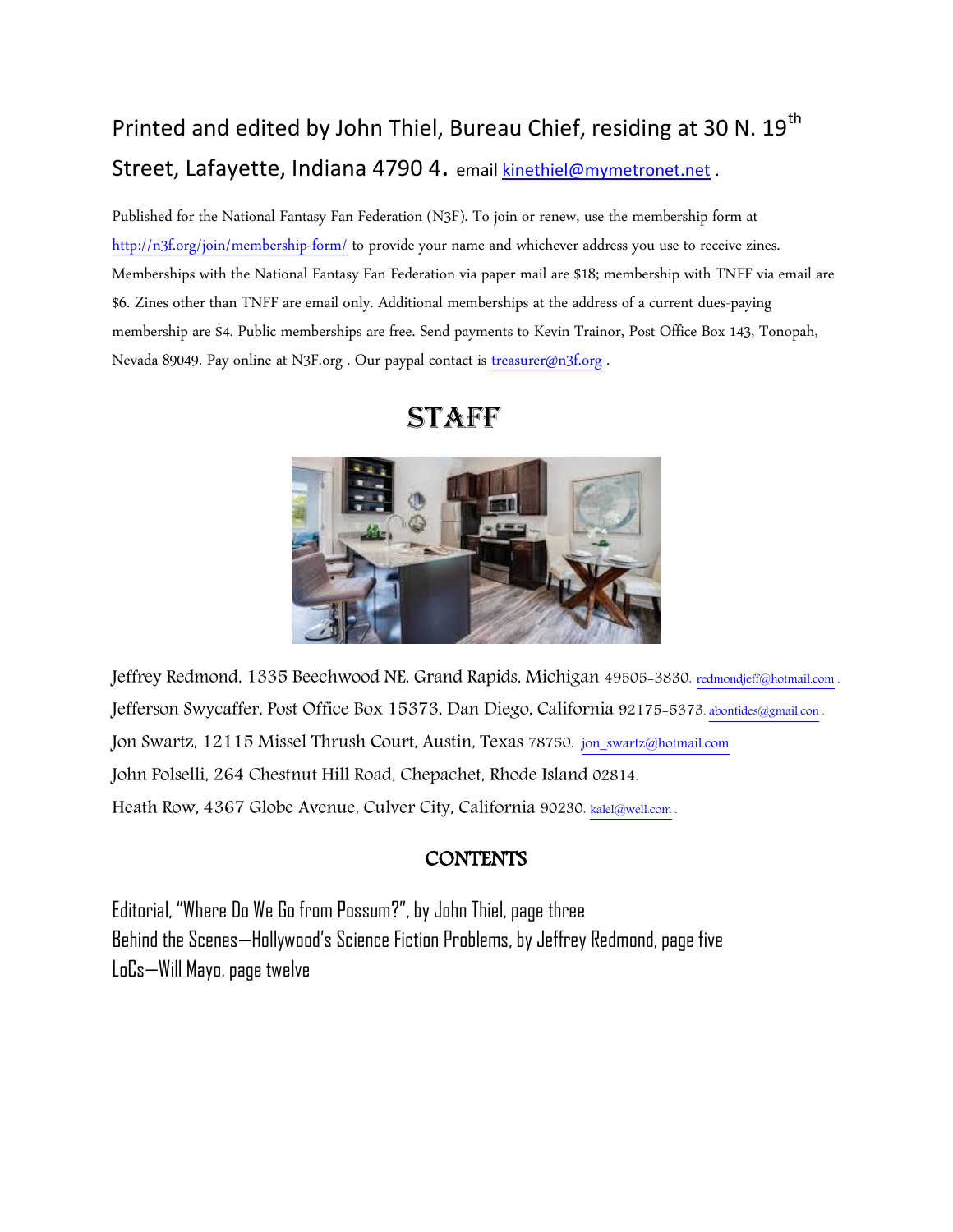### EDITORIAL



### Where Do We Go From Possum?

 The title of this editorial may be confusing, but an explanation should take care of that. Down by the Okeefinokee Swampland, where Walt Kelly's POGO characters dwelt, the lingo was basic, as is reflected in the books of Pogo, which have had great popularity with, and great influence upon, some segments of science fiction fandom. See for reference the book G.O. FIZZICLE POGO, which kept up with the scientific event called the International Geophysical Year. Kelly is the writer of the famous line, "We have met the enemy and he is us", with which he replaced the earlier confederate Civil War statement "We have met the enemy and he is ours." The meaning of the title is "Where do we go from starting with the basics", "Possum" being the outstanding basic premise position in a codified animal hierarchy where concepts are represented by animals. Where do we go from the down-to-earth position which we might assume?

 We might like this basic position because it is down to the fundamentals, grounded in practical reality and purged of everything that isn't essential, so to speak. When you are on the ground, everything else is Up. The way up is best evaluated from being down. There have been a lot of losses suffered in this, our modern age, but we can take hold of what little we still have left and begin to rebuild without the danger of having something funny get in our way. The Civil War affected our nation and there are things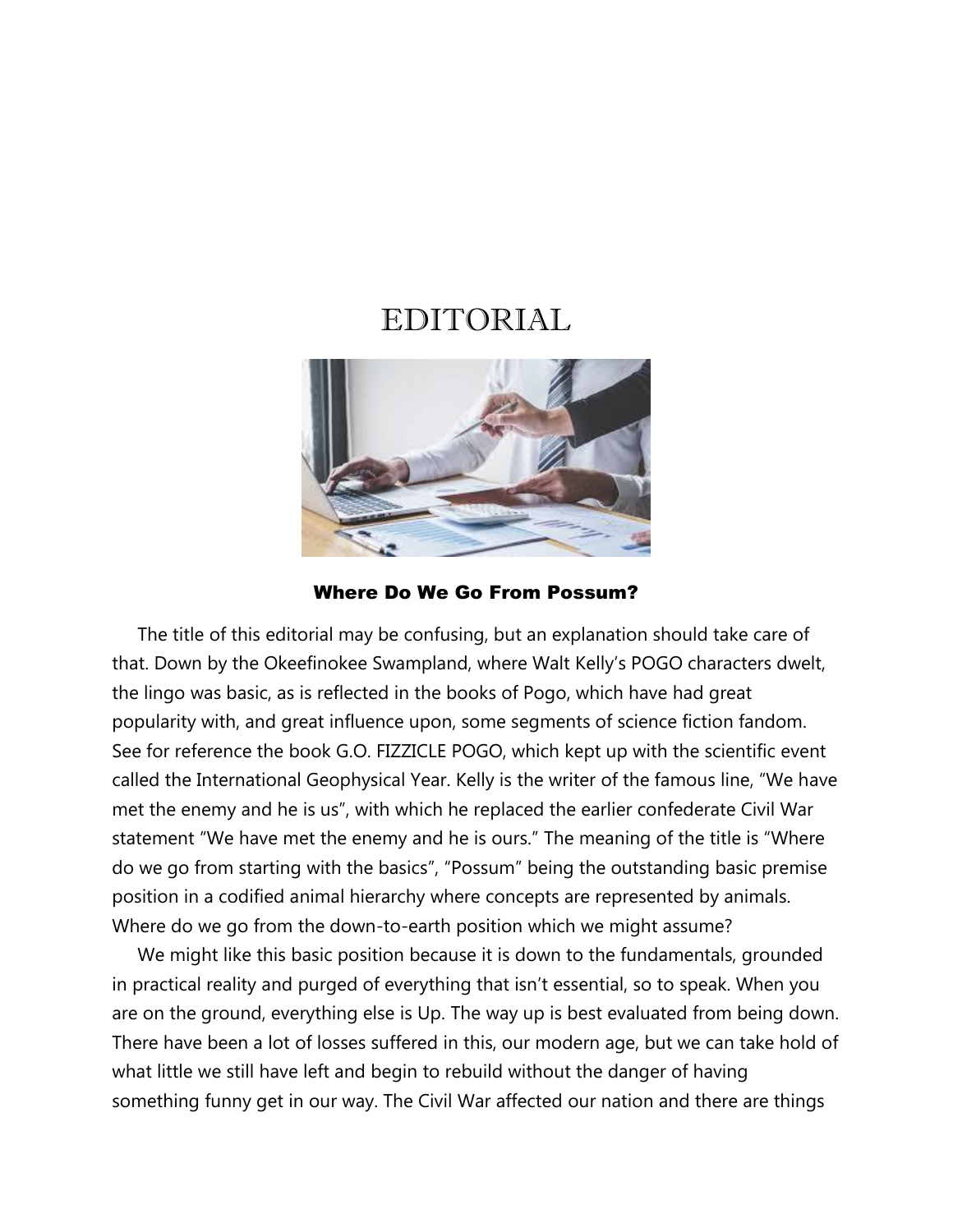like the Civil War affecting us today, including the Civil War, according to Ward Moore's "Bring the Jubilee", published in an early issue of The Magazine of Fantasy and Science Fiction, a new venture in its time. The Battle of Bunker Hill is not far away; if you travel in the right direction you will see a hill. The hill represents our progress being impeded.

 This issue of Ionisphere is failing in some of its resources, notably the possibility of interviews becoming a dry well; we have gotten most of what we can scan out, if no one knows of any other such resource, and most of the possibilities that still exist show a leaning toward not providing one, a sort of nix, nein that lets us know that the potential volunteers have something else to attend to. There is some possibility of discussing some of the interviews we have printed retroactively, now that the ink's dry on them, and there may be an interpretive retrospective on the interviews we have had coming up, in which case we can email the interviewees another copy of IO, and perhaps gain further interest from them, and they are all pros. Also we have not a chinaman's chance of gathering news items relating to fans, pros, and their interrelationships, and I have sought to rectify this absence by providing a link to news sources, which is the fanzine Ansible, the best news source I have found other than Mike Glyer's news zine, which has not shown friendliness to the N3F. The link to Ansible news is:

### <https://news.ansible.uk/>

This will be regularly available in Ionisphere.

 When you are In a place with no identity, as is so in so much of today's world where cultures are overlapping and overrunning one another and where so much of the vital essence of existence is missing (if only speculators of the Nineteenth Century could get a glimpse of us now, whatever would they think of what they are looking at?), you are looking at a vacuity which must be filled (as it is said, "nature abhors a vacuum"), and the thing to do is to create what is to be and what should be part of your existence, out of any materials at hand. You might want science fiction fandom and science fiction itself to be more of a society, as I do, and you might want to refigure all of it from zero. In this way you are doing something, rather than idling around looking at the turbulence of the present-day world. No way of existence is presented to you, so make your own. And if you are with fantasy and science fiction, you may want to help resurrect them and make your own place in the doings. That is what I would encourage in N3F activity. Do NFFF activity and whatever else you have with which you can identify well, and combine your activities into an individual lifestyle which you might find of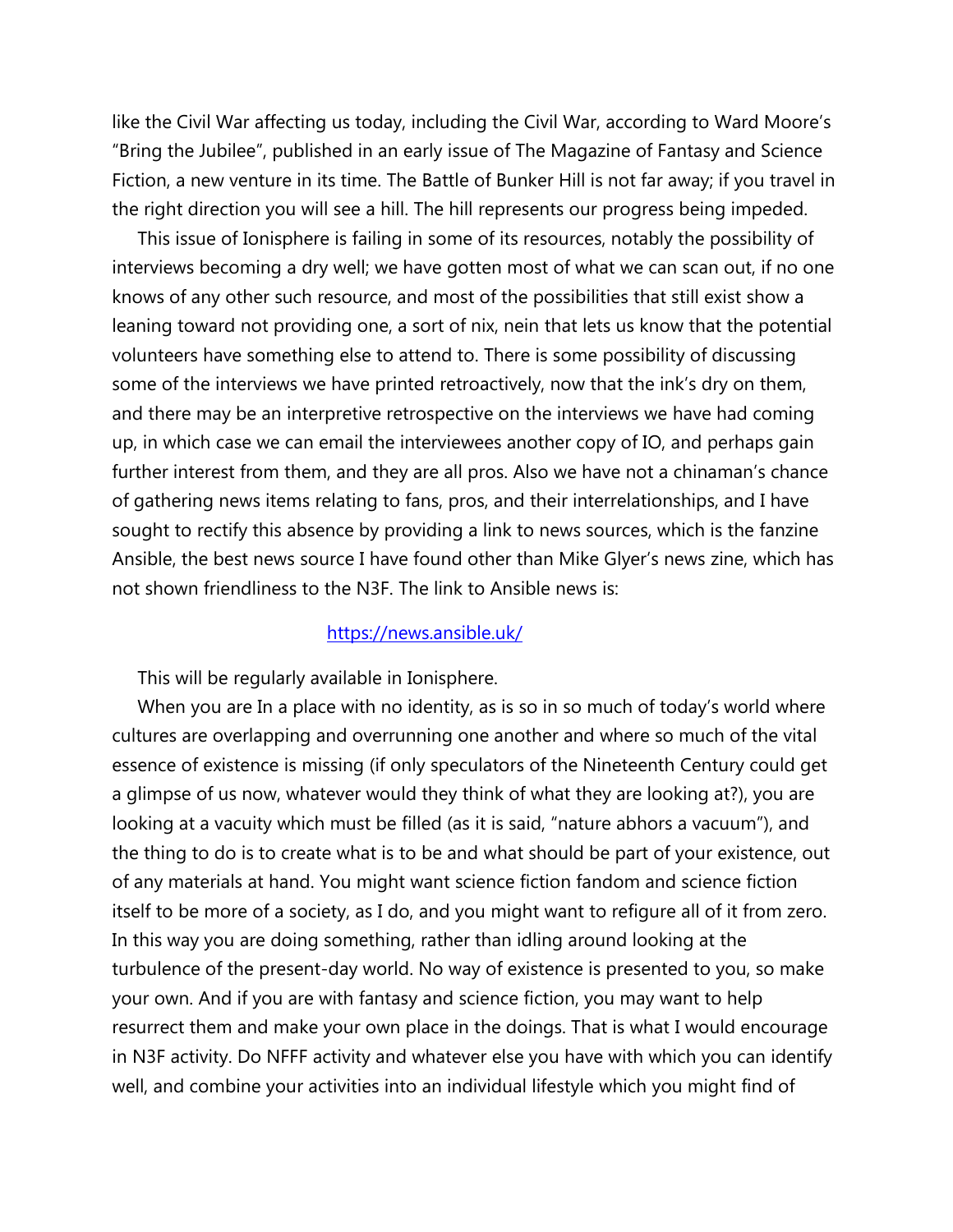interest to those around you. A solid home foundation would be a great help in NFFF activities, and as I have been noting lately, it is helpful in correspondence also to have a basis for yourself and for others to have a basis also with which to have a meaningful contact with the fan organizations.

Hopefully this editorial will prove of benefit to its readers.

# BEHIND THE SCENES *Hollywood's Science Fiction Problems*

# By Jeffrey Redmond



A look at where so much science fiction activity is at

 As fans of science fiction, it is often exciting to us when Hollywood decides to make a sci fi movie. Or at least it used to be. These days it seems exceedingly rare that science fiction feature films are any good. At best they're lackluster or confusing. At the worst, they make us want to throw things at the screen.

 This was brought to light recently if we saw ELYSIUM. On paper, Elysium should have worked. It was a film from Neill Blomkamp, who wrote and directed DISTRICT NINE. It dealt with issues of class and immigration at a time when these things were on the forefront of many Americans' minds. It had mostly believable science.

 But Elysium ultimately failed for numerous reasons. It lacked subtlety. It was full of plot holes, and it devolved into a simple slugfest by its climax. It was a dumb movie, and that seems to be the common output from Hollywood these days. For every decent movie we can think of, we can name at least three bad ones. And then there is a middling layer of mediocrity usually including the more traditional action fare.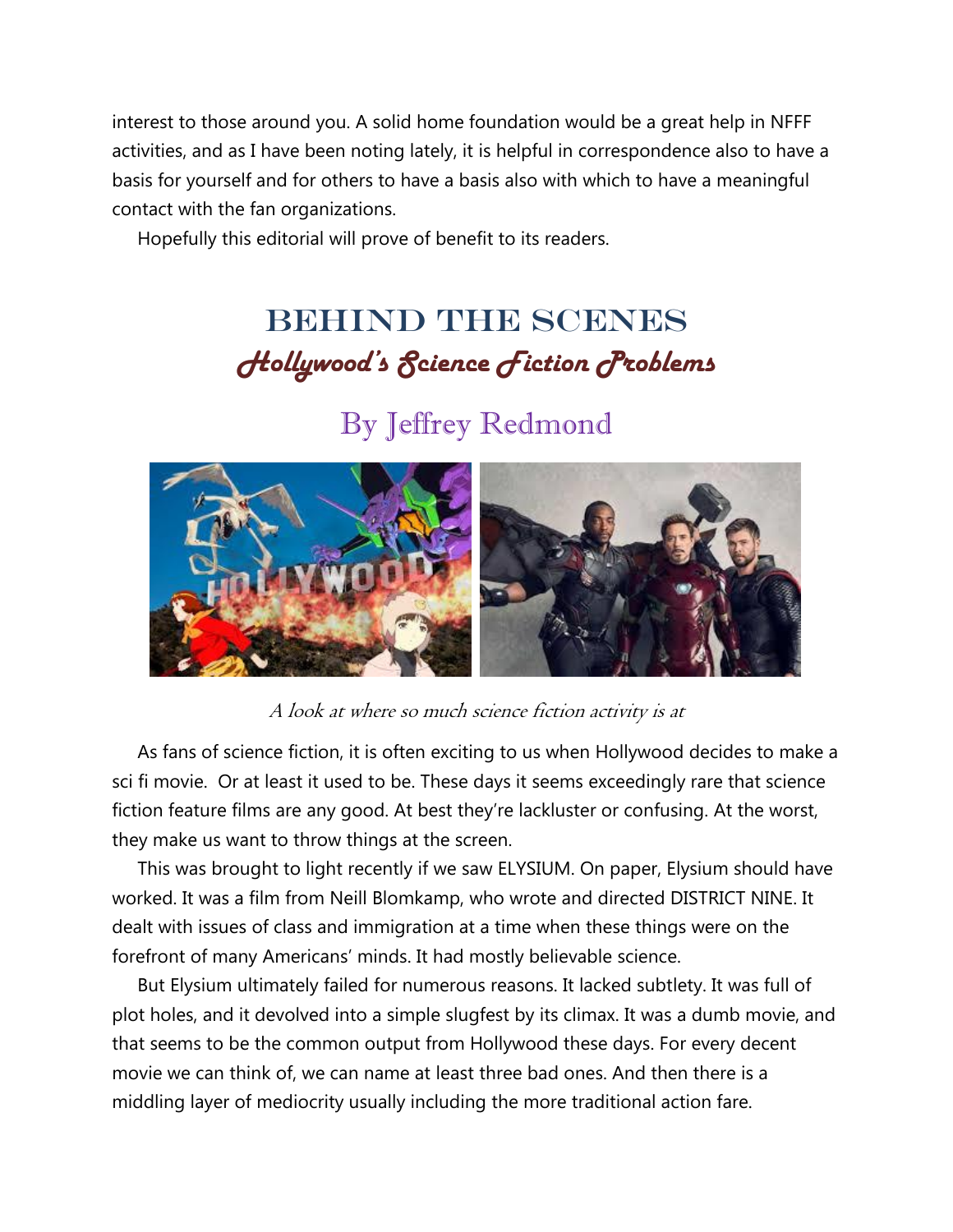

Elysium

 But because all of this is subjective, you'd think you deserved a baseline—what movies qualify as good science fiction? We have our own tastes, but we can consult several online lists and come up with a number of movies that tally with each other's. Some of the top movies (2001, Blade Runner, Alien(s). Terminator 1 and 2, Close Encounters, Back to the Future) seem to make most of the lists. The majority of these movies were from a couple of decades ago at least.









**Terminator Close Encounters**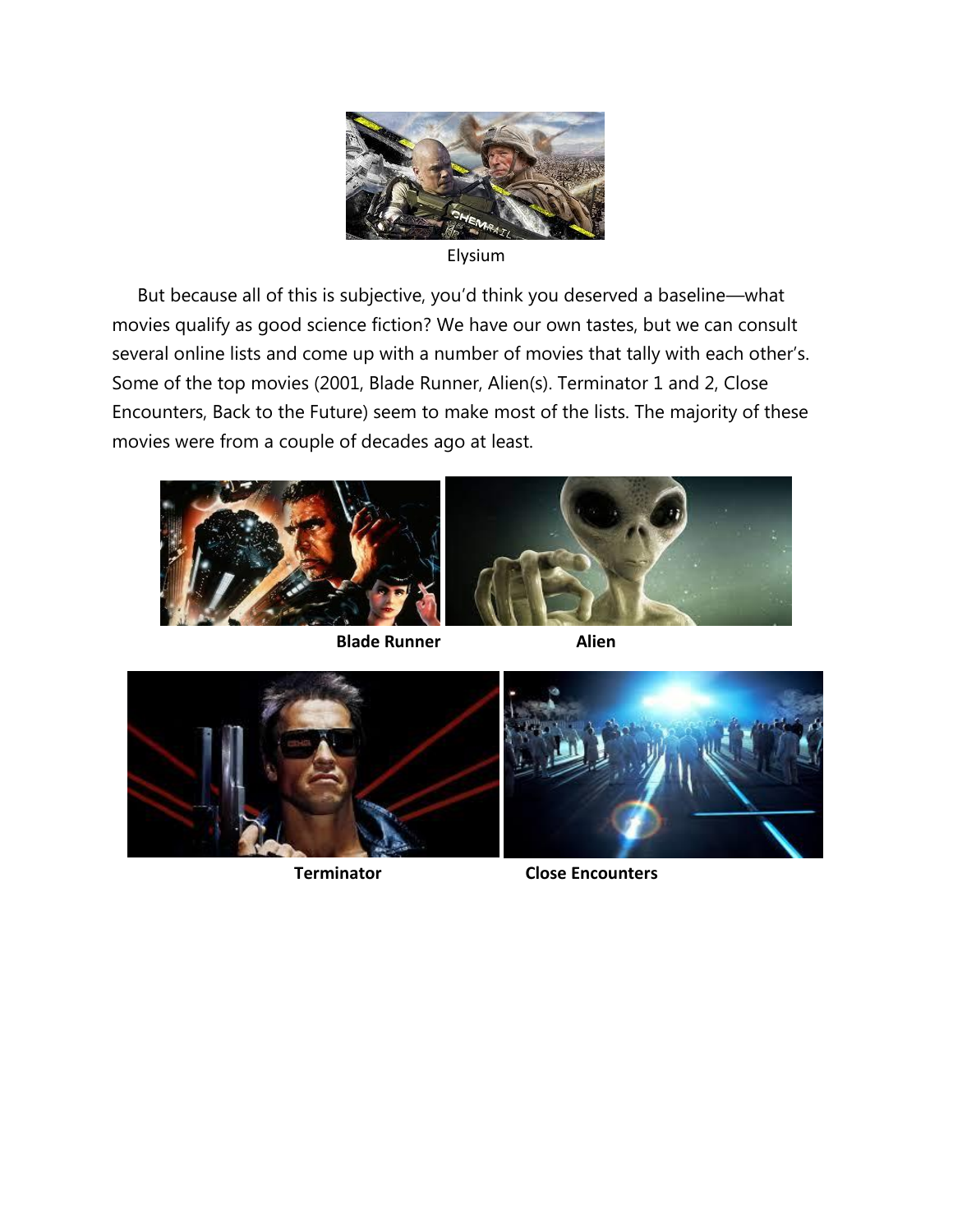

**Back to the Future**

 But why do so many recent science fiction movies stink? There are a few theories which we can share with you. A lot of these points are related, but here's what we think:

### Ignoring the Science Part

 Don't be a stickler who thinks that everything in science fiction has to be restricted to our current scientific understanding. That would mean no faster than light travel, no time travel, and a lot less fun. But Hollywood is notoriously bad at being scientific. One has only to watch some MYTHBUSTERS to see that. What's the big deal? you might be asking. Movies are meant to be fantasy—we watch them for entertainment, not necessarily for education. But in science fiction much of the world that's being built futuristic societies, alien cultures, advanced technology—depends on a believable backbone. And once you start removing pieces of real science that backbone crumbles like a Jenga tower.

 There should be a general level of scientific accuracy whether we're talking physics, biology, mathematics, geology or whatever. Real world animals should react like the real animals act, unless they've been altered or infected or mutated. Physics should work as it usually does unless there's something to explain why it should act otherwise.

 STAR TREK INTO DARKNESS opens with a scene with the Enterprise submerged beneath an alien planet's ocean. Even if you make up some justification for how the ship could withstand the pressure of the ocean, especially without snapping off those thin nacelles, the power required to lift such a mass out of the ocean and into space would be incredible. Even worse, it wasn't necessary to hide the ship. All they needed to do was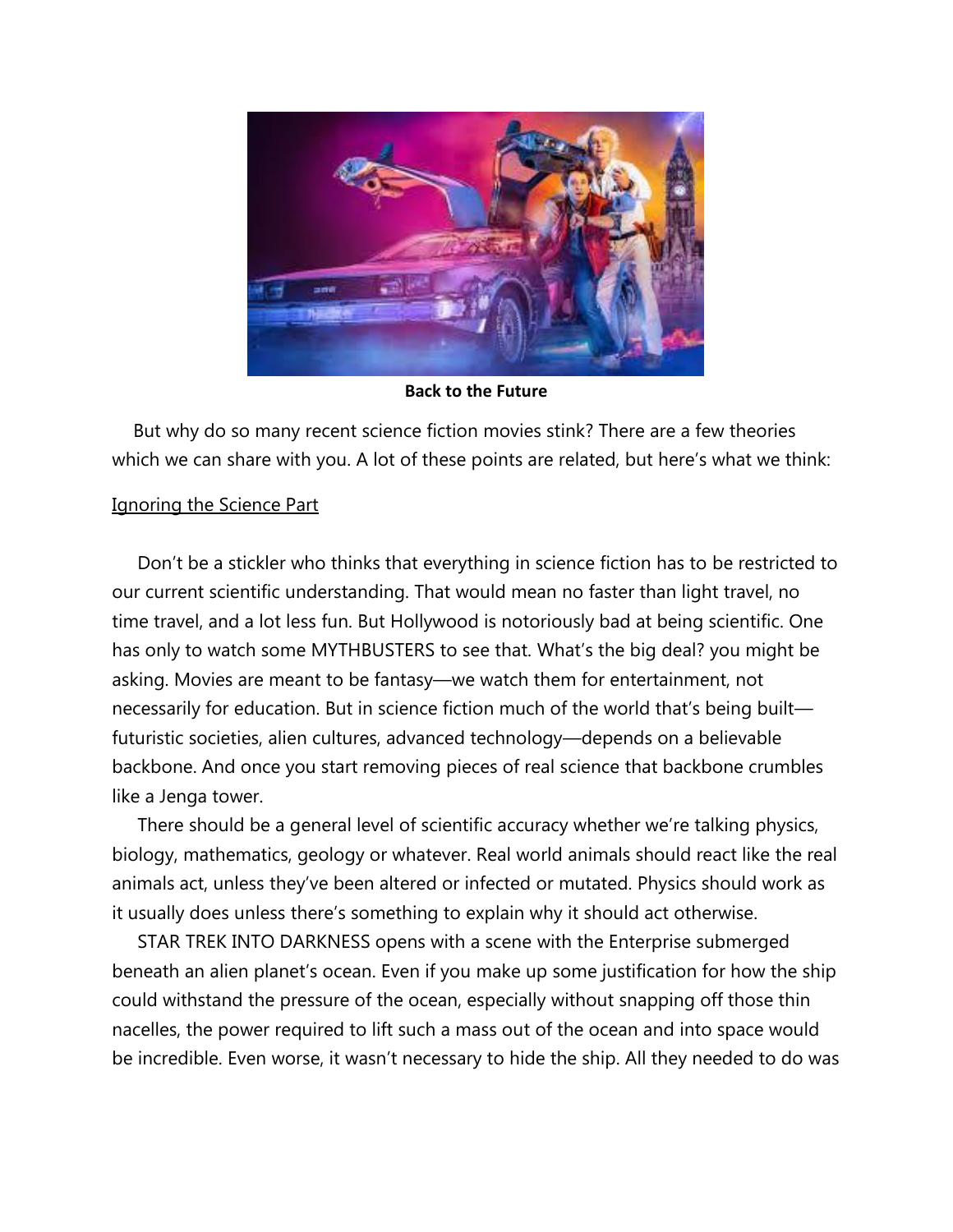to stay in orbit. It's clear that the shot was more an example of unnecessary special effects.



### Focusing on the Special Effects

 We can firmly believe that one of the reasons science fiction films ae so popular is for their special effects. Whether it's spaceships or explosions or lasers or robots or aliens, special effects come into play. Most of the time these days it's handled by CGI, but of course in the past filmmakers have used models or clay or matte work. And it's impressive. As lifelong readers of science fiction, we can love seeing spaceships and warp drives and outer space and aliens and advanced technology portrayed on the screen.

 But that's not enough on its own. After PROMETHEUS came out, people kept talking about how pretty the movie was. And it is a beautiful film. But it's stupid as anything, too. And all the visuals, no matter how impressive, can't change that.



**Prometheus**

 Additionally, this focus on the razzle dazzle means that the focus is often taken away from the characters. Don't be anti-CGI by any means, and it can always be use to great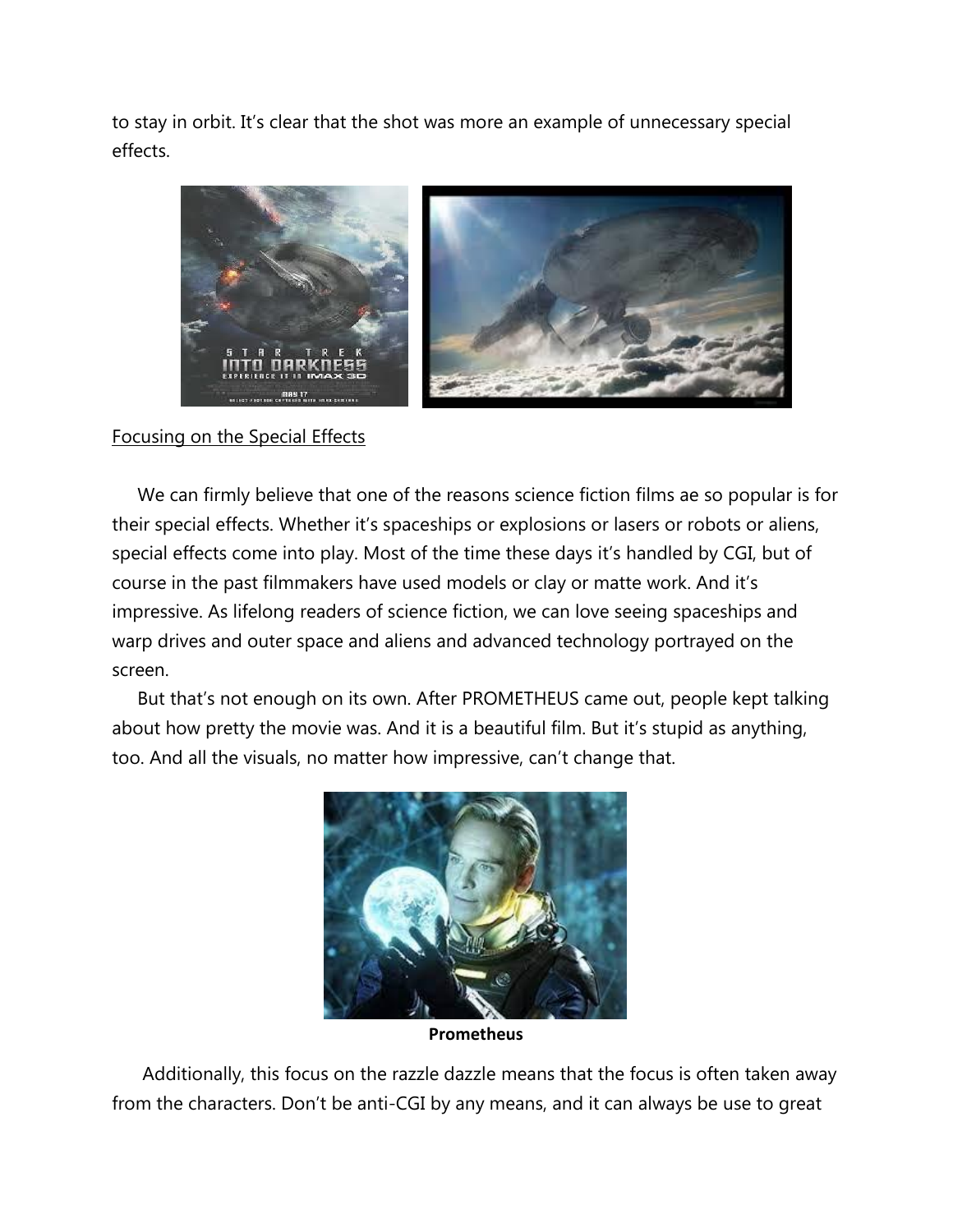effect in moderation. But CGI-heavy movies, like the Star Wars prequels, tend to feel a bit lifeless after a while.

### Focusing on the Action

 Character is an important aspect of any film. Just because a movie is science fiction, there is still no indication that it can get by with weak characters. We can like action. There's nothing wrong with it. But too often action is used as the chief way to create drama or conflict. Elysium, for example, tries to play with all kinds of social issues, but in the end the conflict comes down to two men in powered exoskeletons bashing on each other.

 This is suitable for some films, of course. PACIFIC RIM, for example, is all about mechs bashing on kaiju. The Star Wars movies aren't complete without a lightsaber battle in the climax. But both of those examples pair the combat with character moments. Luke facing the temptation of the Dark Side, for example, in RETURN OF THE JEDI. And while we can love action movies, science fiction should bring something more to the table.

### Faulty Worldbuilding and the Resulting Plot Holes

 As any writer of science fiction will tell you, the moment you start creating new worlds and advanced societies and new technological innovations, you start opening those worlds up to scrutiny and questions. These can be overcome with a little thought and some rigor. And you can even get away with some handwaving. But these kinds of holes aggregate and can lead to the audience having too many questions. If the film opens the door by positing a technological innovation that changes the world, the viewer is going to walk through and start thinking about the ramifications of those changes. Start throwing a bunch of concepts together and you open the door for far more questions. And if you haven't thought all of those questions through, then you end up with plot holes.

 And even if everything doesn't add up completely, there should be some internal consistency to the world. If it's a future where everyone has the ability to instantly transport anywhere they want to, then that should affect the way that business is done, since it would completely change the way goods are imported or exported. Maybe instead of local stores, people would teleport themselves to huge warehouses that would serve the whole country. And what would that do to the concept of nationality? These are all things that could be explored, but if the world largely looks like ours, with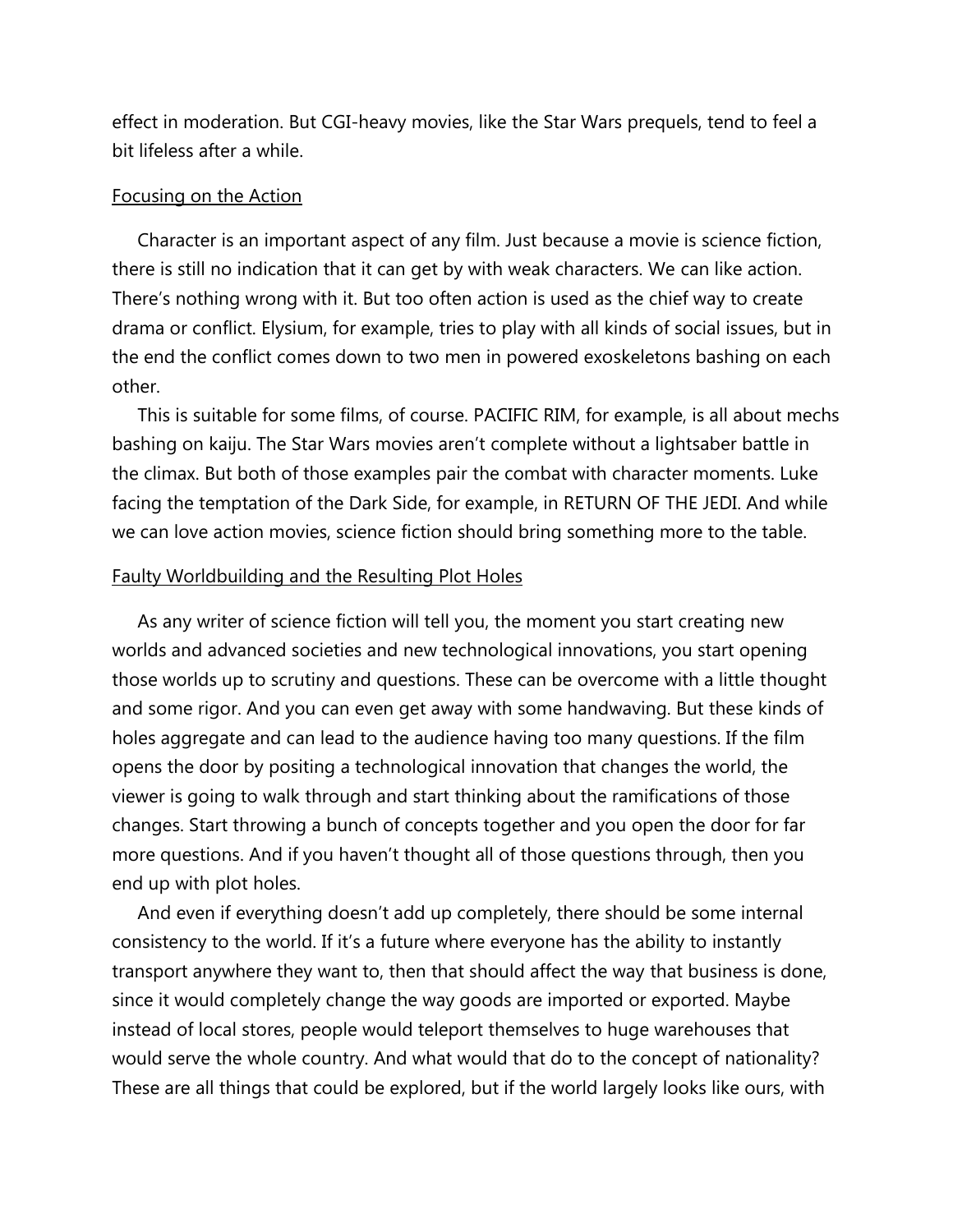this technology, that's lazy writing.

 This is where a movie like PRIMER succeeds so well. It looks at one specific technological innovation, in this case a time machine, and deals with its ramifications on a relatively small scale. The fact that it's so small a scale is part of the point. Sometimes a smaller scope keeps things on track.

### Too Many Cooks in the Kitchen

 It's no secret that big budget Hollywood movies have vast numbers of people involved in their creation. And because the budgets these days are in the order of tens of millions of dollars at the least, the people spending that money want to have their say in what the movie is about. This often dilutes the essence of the movie. It's not uncommon to have multiple rewrites on science fiction movie scripts. Even when a script is "final", the director might decide to change something, or perhaps the high paid lead actor wants to alter the character or dialogue.

 Contrast this to the smaller budget, ore independent science fiction movies, where the number of people involved is less, and the amount of money on the line is smaller. These smaller movies tend to be some of the best science fiction films of our time. Take Moon, for example, which was, for the money, one of the best science fiction movies of the past few years. Moon was co-written and directed by Duncan Jones, and had a budget of \$5 million. \$5 million! To put that into context, Elysium, After Earth, and Prometheus had budgets of \$115 million, \$130 million and \$120 million, respectively. With a relatively small budget, the filmmaker gets more control.

#### Dumb Character Syndrome

 In many of these movies characters do stupid and questionable things, and it's obvious that these things are only done to advance the plot. Sorry to pick on Prometheus yet again, but that movie was filled with this. Scientists visiting an alien world remove their helmets, and start poking around with potentially dangerous fauna, without taking any precautions at all. A corporate expedition goes in without security or weapons. As if no one could imagine that there could be some kind of security system or even some creatures that might be running rampant inside the alien installation.

 Elysium is another offender. Aside from thing just not making sense, another consequence of Dumb Character Syndrome is that we can't really be invested in someone like that. You start thinking that they deserve what they get. And character is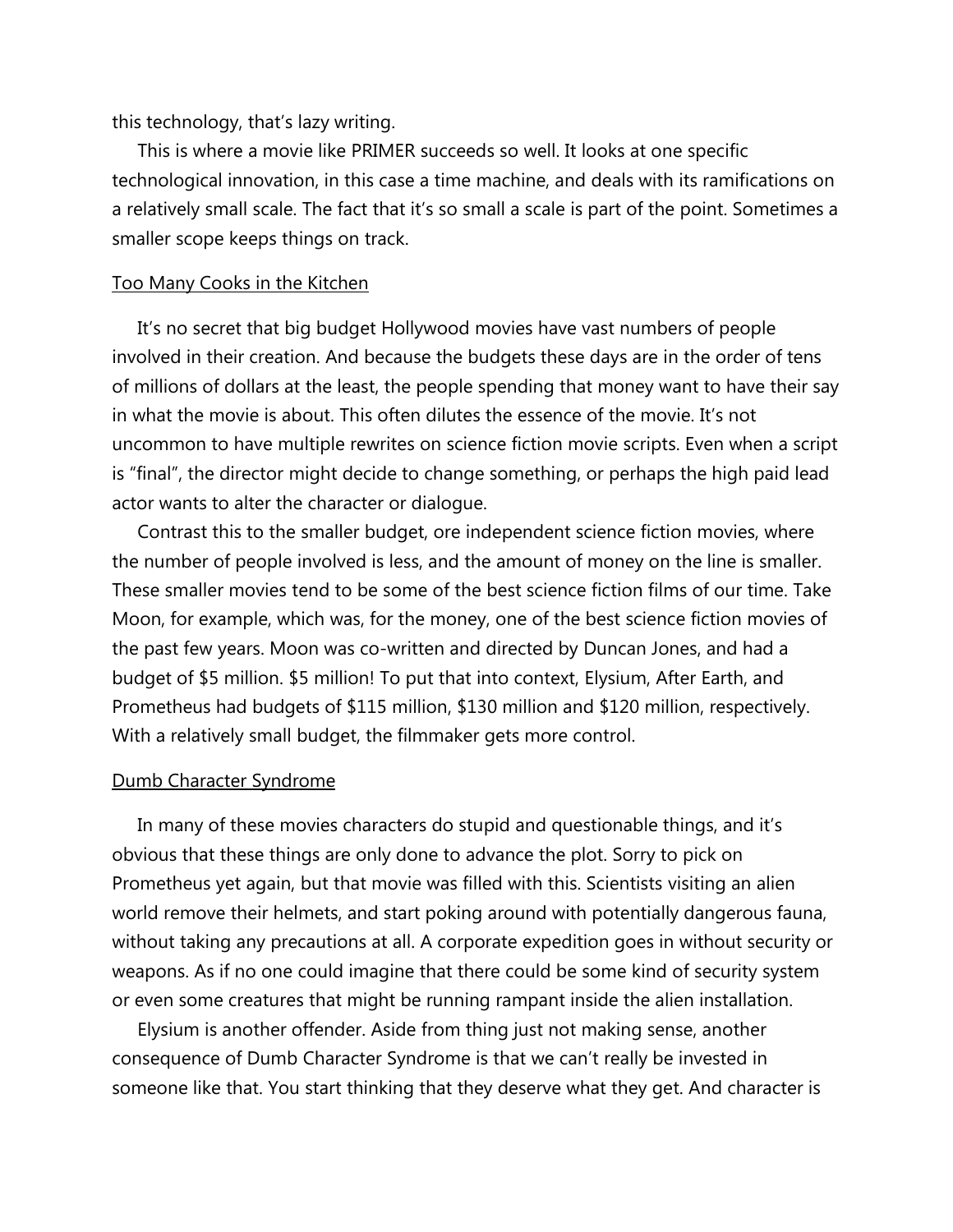an important aspect of any film. Just because a movie is science fiction it isn't certain it can get by with weak characters.

 These are just theories, of course. But they do make some kind of sense. Feel free to disagree and argue your own points in the comments. We'd love to hear your thoughts on the best and worst science fiction movies of all time.



**Crew launch, NASA TV**



**NASA inner workings**



**Caught in muh seat belt.**